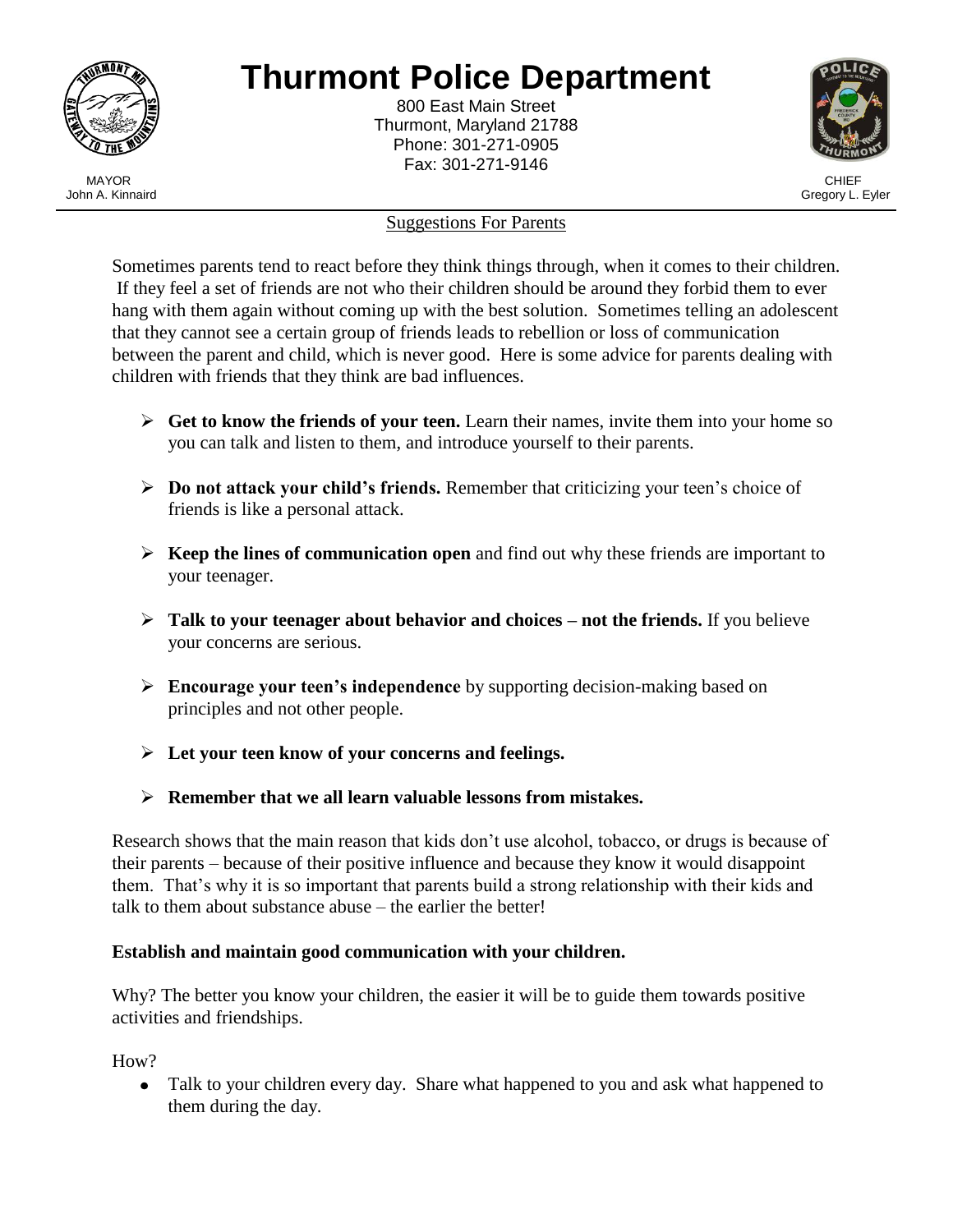- Ask questions that kids can't answer with "yes" or "no", such as "what was your favorite part of the day." Ask your children their opinions and include them in making decisions. Show your children that you value their thoughts and input.
- Be ready to talk to your children as early as the fourth grade, when they may first feel peer pressure to experiment with alcohol, drugs, or cigarettes.
- Listen to your child's or teen's concerns nonjudgementally. Repeat them to make clear that you understand. Don't preach.

## **Get involved in your children's lives.**

Why? Young people are less likely to get involved with drugs when caring adults are a part of their life.

H<sub>ow</sub>?

- Spend time doing something your children want to do every day.
- Support your children's activities by attending special events, like recitals and games, and praising them for their efforts.
- Help your children manage problems by asking what is wrong when they seem upset and letting them know you are there to help.

#### **Make clear rules and enforce them consistently.**

Why? Research shows that when parents set harsh rules or no rules, kids are more likely to try drugs.

How?

- Discuss rules, expectations, and consequences. This teaches children to take responsibility for their actions.
- If a rule is broke, be sure to enforce the consequences. This teaches children to take responsibility for their actions.
- Give praise when your children follow rules and meet expectations.

## **Be a positive role model.**

Why? Children imitate adults.

How?

- Demonstrate ways to solve problems, have fun, and manage stress without using alcohol or drugs.
- Point out examples of irresponsible behavior, such as ones you see in movies or hear in music.
- Remember that you set the example. Avoid contradictions between your words and your actions. Use alcohol in moderation, don't smoke cigarettes, and never use drugs.

## **Help your children choose friends wisely.**

Why? When children have friends who don't engage in risky behaviors, they are likely to resist them too.